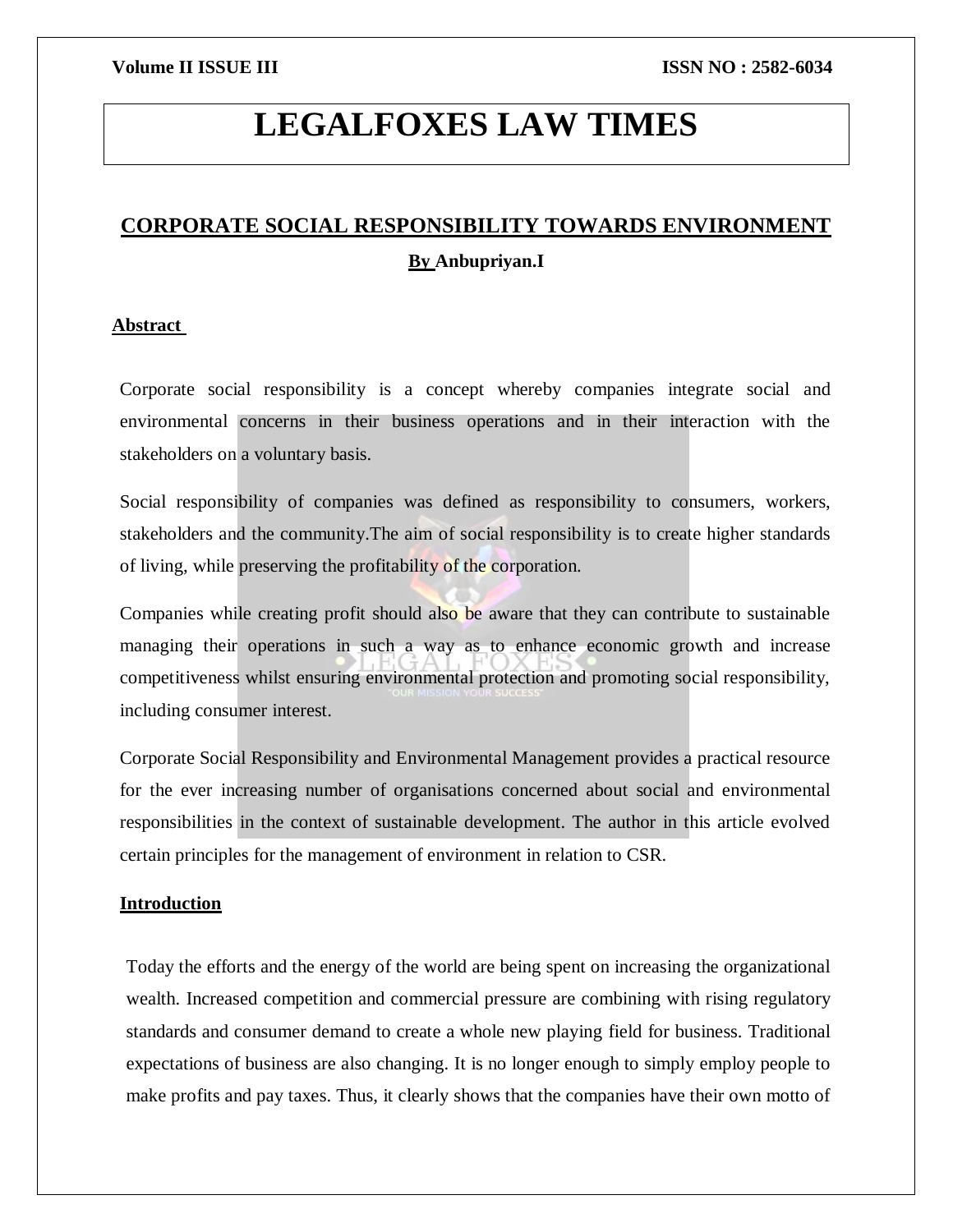earning profits rather than protecting the environment. In this contemporary era, it has also been found that companies are also required to keep an eye on *sustainable development* which has been a core part of protecting our mother environment. The company must accept its obligation to be socially responsible and to work for the larger benefit of the community.Environmental protection is considered to be in public interest rather than private interest. It's the government which has adopted a principal responsibility of creating a safe environment and also has directed the companies to follow the regulations at par with the legislations framed by the government.

The World Business Council for Sustainable Development (WBCSD) defines CSR as ―the commitment of business to contribute to sustainable economic development, working with employees, their families & the local communities''

India is endowed with abundant natural resources, human resources, environmental awareness, technical personnel and legislations for environmental protection but still is unable to achieve environmental performance on a better scale. This might be due to lack of good governance and attitude of the common man who fails to understand the significance of sustainable development. Even most of the corporate would unwillingly adopt Environemntal policies due to legislation and penalties. The answer to the basic question why corporate sector should focus on environment and its sustenance is controversial. But the proenvironment argument is that corporate sector is part of natural environment and community at large consumes goods and services provided by this environment.

It is true that a firm must make profits in order to survive. It is also true that without profit there is no firm and no corporate social activity. But it is not true that corporate Social Responsibility is something that comes after profits are made and money deposited with the stockholders. Nor is it true that Corporate Social Responsibility is only for the big players, and smaller entrepreneurs have to wait till they break into the Big league. The question that needs to be answered is how to increase profits without damaging environment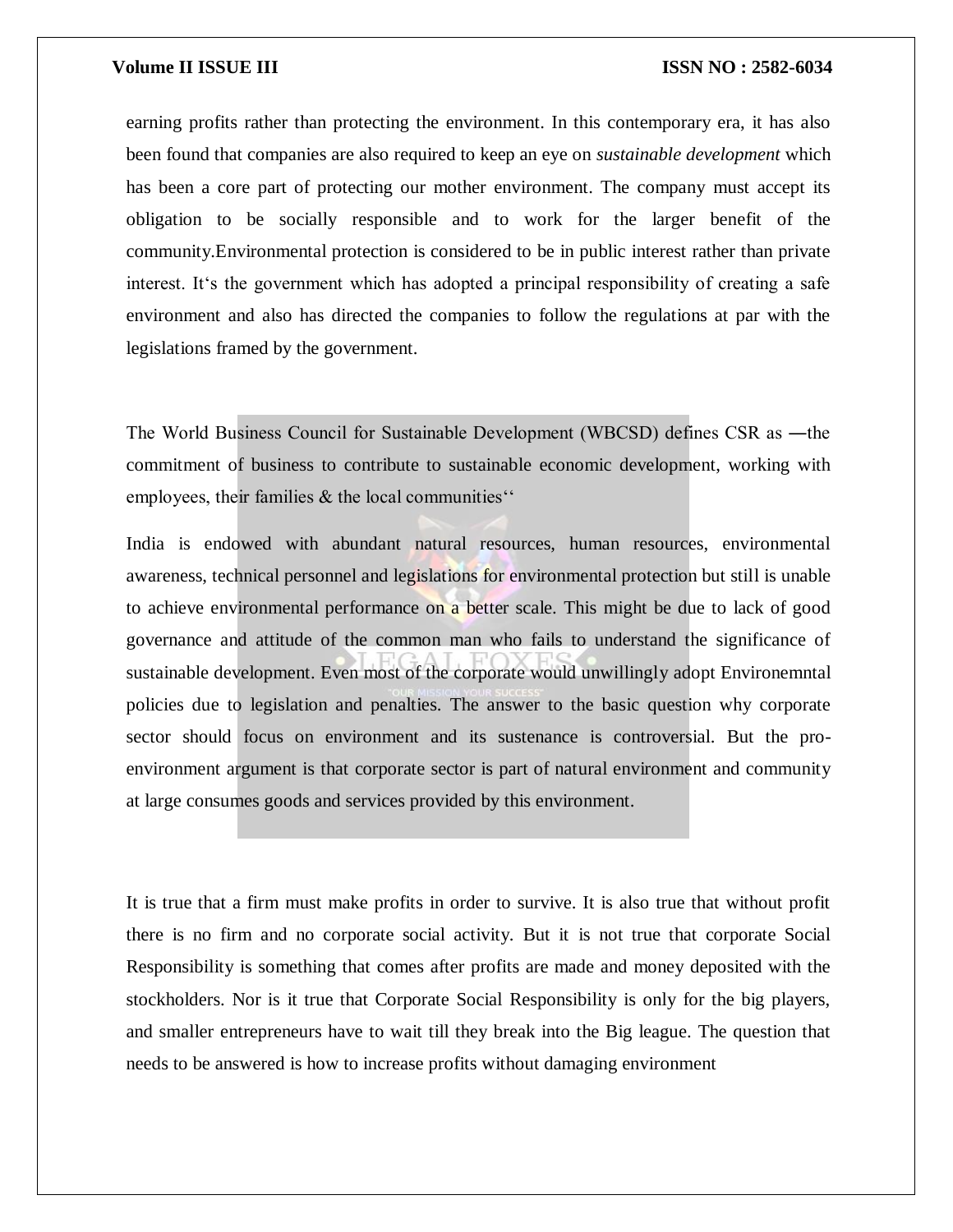#### **Definition of CSR**

**The World Business Council for Sustainable Development** (WBCSD) defines CSR as "the commitment of business to contribute to sustainable economic development, working with employees, their families & the local communities" According to the **The Institute of Directors, UK,** 2002 which defines "CSR is about businesses and other organizations going beyond the legal obligations to manage the impact they have on the environment and society. In particular, this could include how organizations interact with their employees, suppliers, customers and the communities in which they operate, as well as the extent they attempt to protect the environment."

In May 2002 the **Department of Trade and Industry (DTI)** published its first report on CSR. In the report, the DTI defined CSR in the following terms:

"… a responsible organisation does three things: (1) it recognises that its activities have a wider impact on the society in which it operates; (2) it takes account of the economic, social, environmental and human rights impact of its activities across the world; (3) it seeks to achieve benefits by working in partnership with other groups and organizations."

The International Chamber of Commerce (ICC), declares that ―The role of business in an open market economy system is to create wealth for shareholders, employees, customers and society at large". Profit is essential, not necessarily for itself, but for the survival in the long term of the company and for the employment it creates. The European Commission says no less when it declares that ― The principal function of a company is to create wealth, in producing goods and services demanded by the society, leaving thereby a profit for the owners and shareholders, while contributing to the well being of the society, in particular through a continuous process of employment creation ‖ but the companies

― can meanwhile contribute to the social and environmental objective, while integrating the social responsibility as a strategic investment in the heart of their commercial strategy, in their management tools and in their activities‖.

#### **The policies of CSR**

### **Reputation Capital:**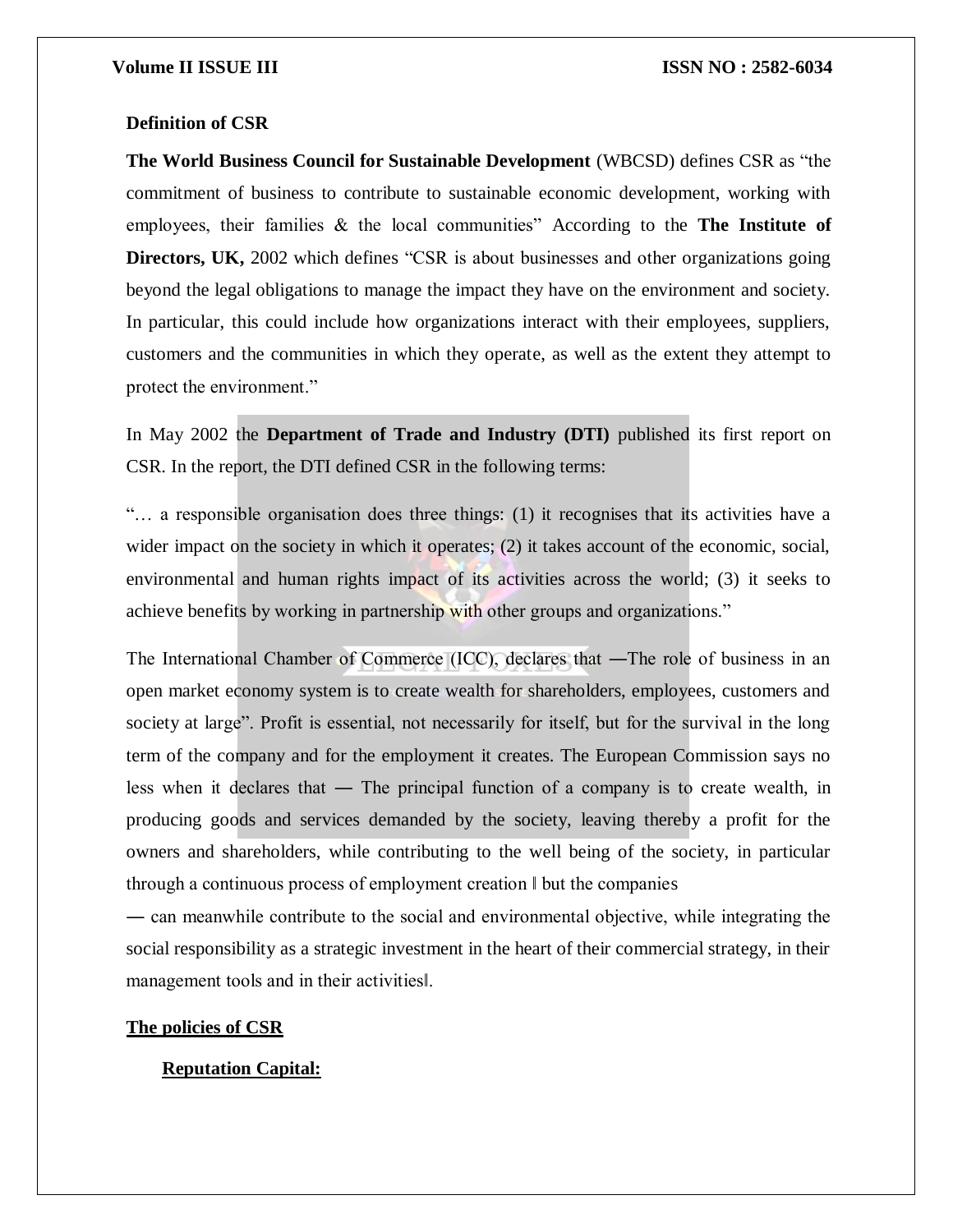Reputation is something which cannot be gained in a day or week but it takes years to build the reputation of a company but only a few minutes to ruin it. It can be said to be an intangible asset which is tool during the financial crisis of a company. Further, if a company is having a good reputation it can gain the confidence of the shareholders, stake holders and which helps it in the long run. But if the goodwill and reputation of a company is lost everything is at loss. For eg. Satyam computers.

### **Brand Perception:**

Various researches have come to a conclusion that people are more acquainted towards the brand and it also plays an important role. For.eg. TATA, BIRLA, RELIANCE, ITC (Class mate note books) which is one of the highest selling note books and they contribute one rupee for rural development.

#### **Transparency & Accountability:**

It has to be seen in the present scenario that in a democratic country transparency  $\&$ accountability are the pillars of democracy and this is applicable in case of companies also. By applying the principles of transparency  $\&$  accountability towards the shareholders and stakeholders the company would have its name and fame to a greater extent and it helps the company's image also. It is to be noted here that a company which is transparent in its report will be favoured by the society and the investors will spend in it to a greater extent. This will act as a good strategy for the company's future. Eg. TATA, RELIANCE etc.

#### **Legislative provision under Companies (Amendment) Act 2013**

**Sec 135**. (1) Every company having net worth of rupees five hundred crore or more, or turnover of rupees one thousand crore or more or a net profit of rupees five crore or more during any financial year shall constitute *a Corporate Social Responsibility Committee* of the Board consisting of three or more directors, out of which at least one director shall be an independent director.

(2) The Board's report under sub-section (3) of section 134 shall disclose the composition of the Corporate Social Responsibility Committee.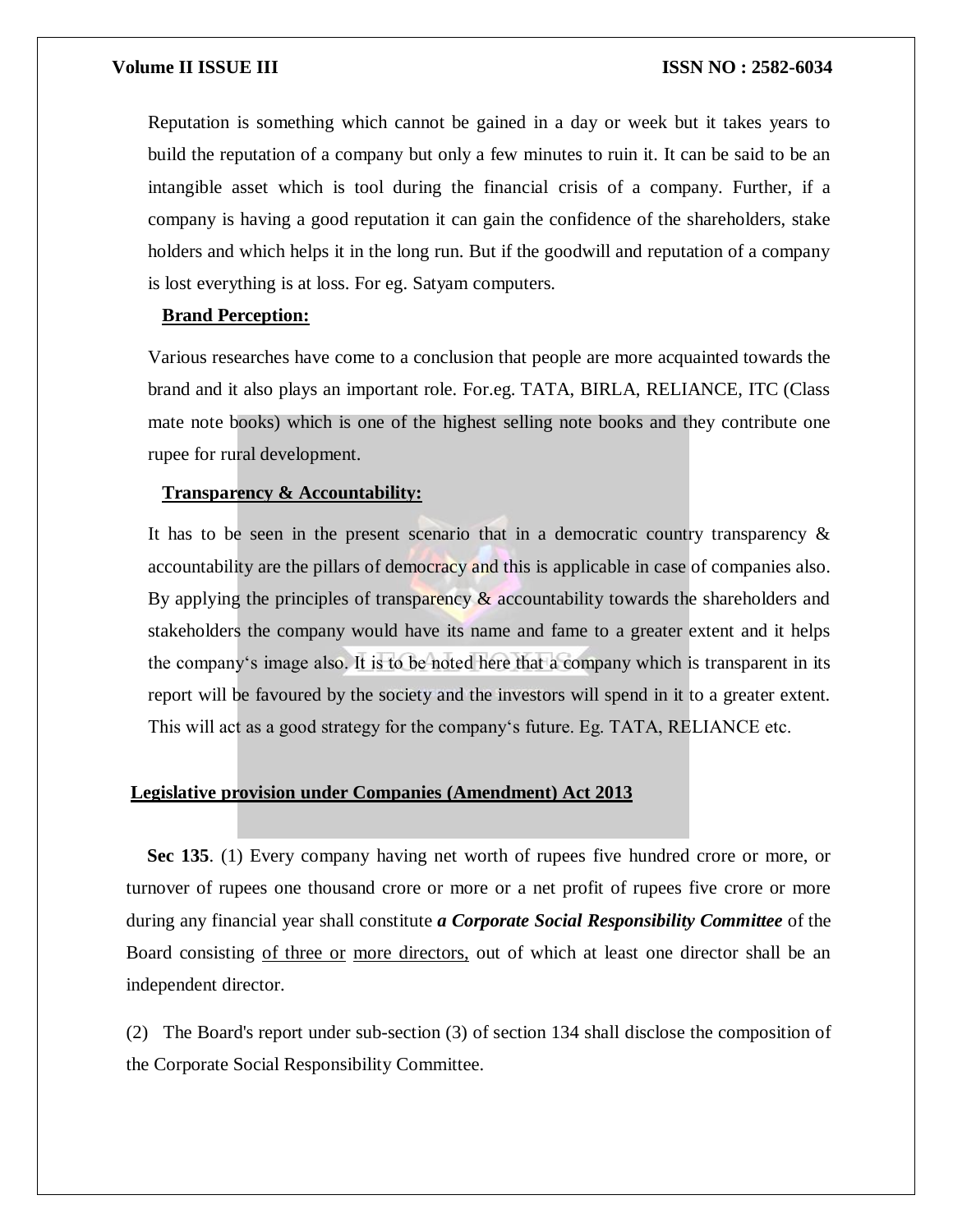(3) The Corporate Social Responsibility Committee shall,—

(a) Formulate and recommend to the Board, a Corporate Social Responsibility Policy which shall indicate the activities to be undertaken by the company as specified in Schedule VII;

(b) Recommend the amount of expenditure to be incurred on the activities referred to in clause (a)

(c) Monitor the Corporate Social Responsibility Policy of the company from time to time.

(4) The Board of every company referred to in sub-section (1) shall,—

(a) After taking into account the recommendations made by the Corporate Social Responsibility Committee, approve the Corporate Social Responsibility Policy for the company and disclose contents of such Policy in its report and also place it on the company's website, if any, in such manner as may be prescribed; and

(b) Ensure that the activities as are included in Corporate Social Responsibility Policy of the company are undertaken by the company.

#### **Activities which may be included by companies in their Corporate Social**

#### SCHEDULE VII of Company Act, 2013

Activities which may be included by companies in their Corporate Social Responsibility Policies Activities relating to:—

- (i) Eradicating extreme hunger and poverty;
- (ii) Promotion of education;
- (iii) Promoting gender equality and empowering women;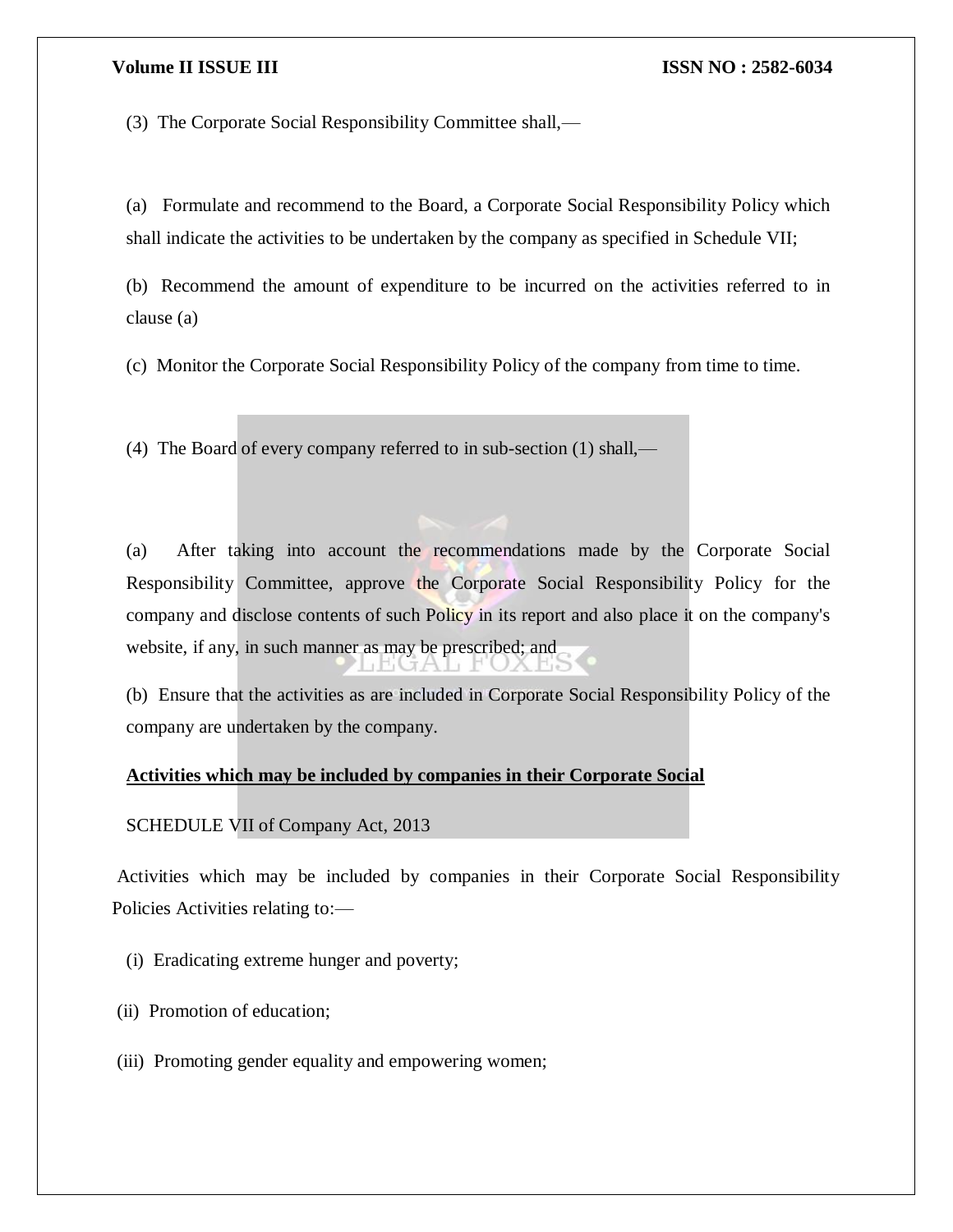(iv) Reducing child mortlity and improving maternal health;

(v) Combating human immunodeficiency virus, acquired immune deficiency syndrome, malaria and other diseases;

(vi) Ensuring environmental sustainability;

(vii) Employment enhancing vocational skills;

(viii) Social business projects;

(ix) Contribution to the Prime Minister's National Relief Fund or any other fund set up by the Central Government or the State Governments for socio-economic development and relief and funds for the welfare of the Scheduled Castes, the Scheduled Tribes, other backward classes, minorities and women; and

**JEGAL FOXES** 

(x) Such other matters as may be prescribed  $_{\text{YOLIR SUCCESS}}$ 

#### **Forests conservation Act, 1980:**

The government of India came up with the Forests Conservation Act, 1980 whereby the Act promulgated to stop the use of forestlands for non-forest purposes like roads, dams and buildings which affect forest cover.

In the case of, MC MEHTA Vs UNION OF INDIA *<sup>t</sup>* he court directed the company to close the mining activities within the vicinity of the tourist's resorts and as the company had caused environmental degradation.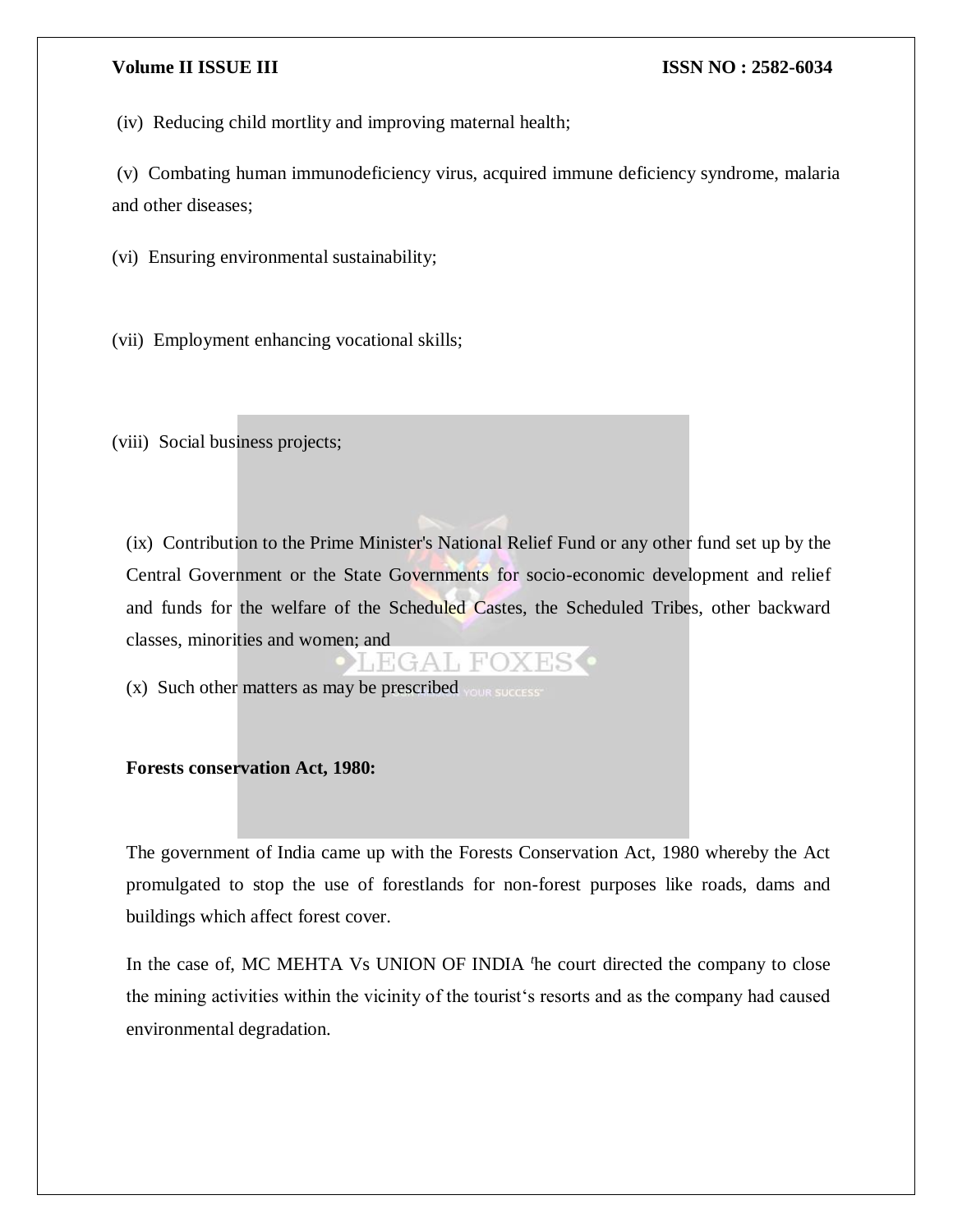#### **The corporate Social Responsibility towards Environmental Management**

The Corporate Environment Management (CEM) has become a hot topic of debate since a decade. Growing awareness for environmental conservation and greening of corporate strategies is showing up all over the world. Ryding (1992) equates environmental management with ―The management of

Sustainable Development‖ while Welford (1995) defines environmental management specifically as one stage in society's progress towards sustainable development. A holistic approach by Buchholz (1998) projected CEM as the greening of manufacturing, Marketing strategy and Communication.

With the passage of time, the countries have adopted their own policies for protection of the environment and the Wold Bank (i.e. IBRD) also came up with a new concept of Environmentalism whereby they developed a new theory known as the ―New Environmentalism Theory‖ which aims at finding a 'win win area' so that the development and environment could go together. Through this new theory which is also construed as "Free Market Environmentalism‖, the World Bank stresses on the need to correct the failures in regard to market policy and also calls upon the government to integrate fully the economic and environmental concerns into developmental process by stimulating environmentally sound market behaviour.

The problems relating to environment is a global problem and there can be no solution to it unless and until they try to follow some specific mechanisms and sustainable Development happens to be the best solution to it. In the meantime, the concept of sustainable Development has acquired different dimensions as acclaimed internationally are the economic, social and environmental dimensions. However, in absence of any distinctive features some of the salient features of sustainable Development' as culled out from the —The Brundtland Report and other international documents are as follows:

(1) Inter- Generational Equity

(2) Use and Conservation of Natural Resources

(3) Environmental Protection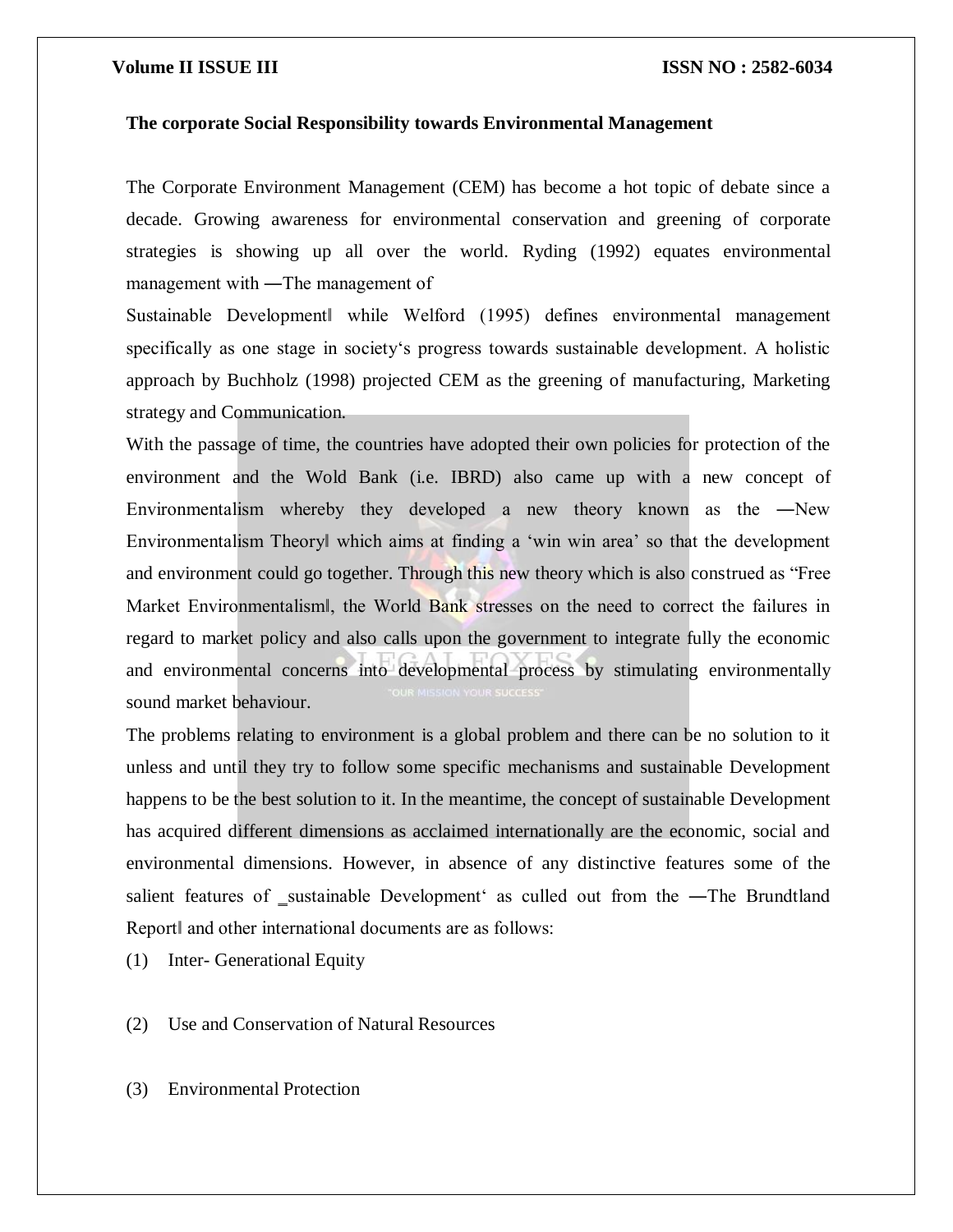- (4) The Precautionary Principle
- (5) The Polluter Pays Principle
- (6) Obligations to assist and Co-operate
- (7) Eradication of Poverty
- (8) Financial assistance to the Developing countries19

CERES is an international network of investors, environmental organizations and other public interest groups working with companies and investors, seeking to address sustainability challenges such as a global climate change. At the heart of CERES working lies its ten point code of corporate

environmental conduct to be publicly endorsed by companies as an environmental mission statement or ethic.

The following are the CERES principles which are mentioned below:

- (a) Protection of the Biosphere
- (b) Sustainable use of natural resources
- (c) Reduction and disposal of wastes
- (d) Energy Conservation
- (e) Risk Reduction
- (f) Safe Products and Services
- (g) Environmental Restoration
- (h) Informing the public
- (i) Management Commitment
- (j) Audits and Reports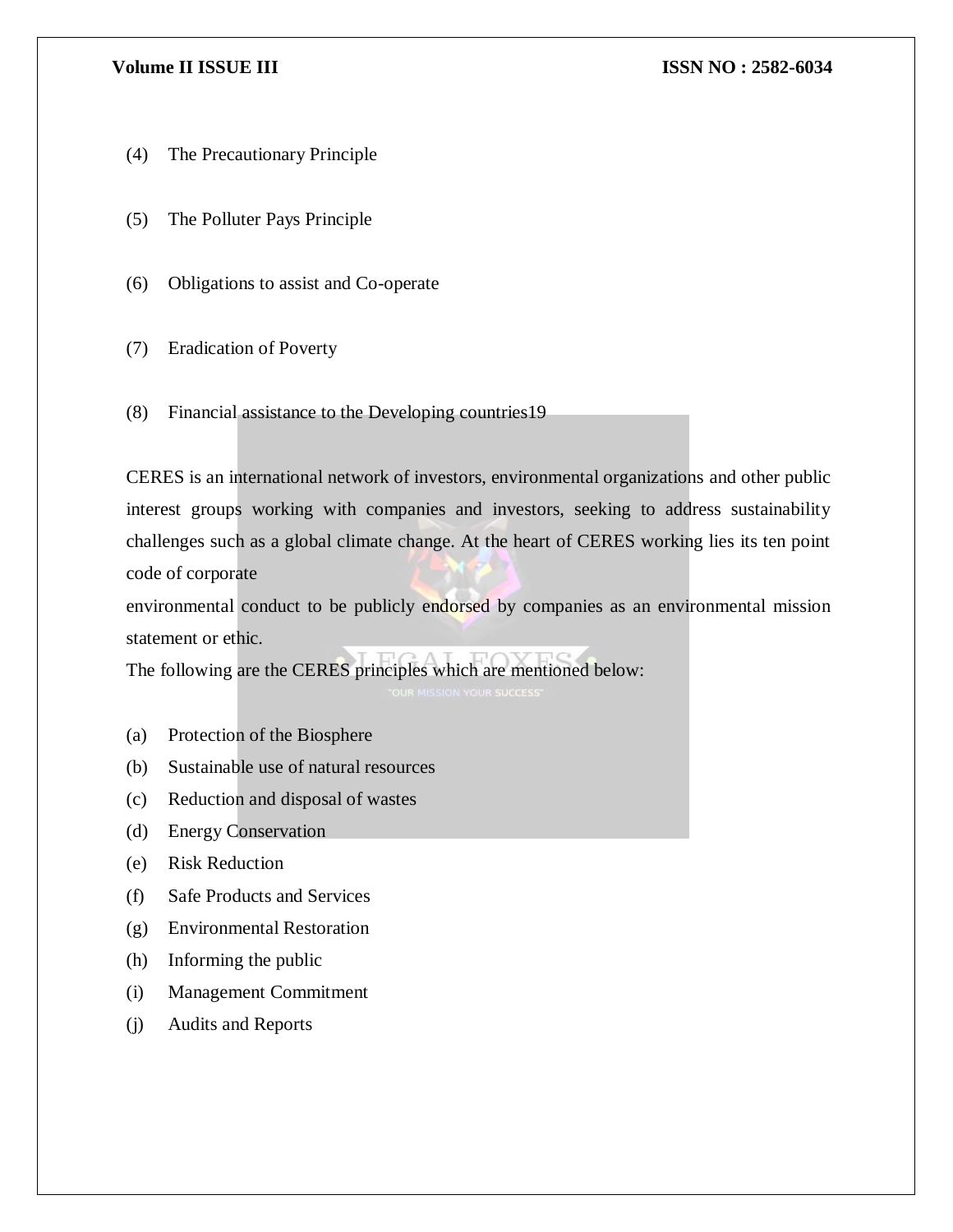But if one throws light into the principles laid down by CERES it would be a sorry state of affair to mention here that most of the companies which are working in India have violated it and they don't follow it. For instance, the POSCO, VEDANTTA, the LAVASA project, the DOW Chemical's etc have failed to follow such principles.

Environemntal Impacts of Large Corporations

The corporate social responsibility towards environmental management needs to adopt by corporate to reduce or eliminate the impact of corporate on environment. The impact of corporate on environment is as follows-

- 1. Accidents
- 2. Water pollution
- 3. Consumption of natural resources
- 4. Noise pollution
- 5. Soil damage
- 6. Atmospheric emissions
- 7. Generation of hazardous waste

## **•LEGAL FOXES**

Corporate leaders across all industries now face growing pressures to become more sensitive to their companies energy consumption and Environemntal impact.

### **Judicial scenario**

In the case of Vellore Citizen's Welfare Forum Vs Union Of India the supreme court held that such industries though they are of vital importance to the country's development but they cannot be allowed to destroy the ecology, degrade the environment and post a health hazard and cannot be permitted to continue their operation unless they set up pollution control devices. Justice Kuldeep singh observed, ― while such industries are of vital importance for the country's progress as they generate foreign exchange and employment avenues but having regard to the pollution caused by them, principles of sustainable development has to be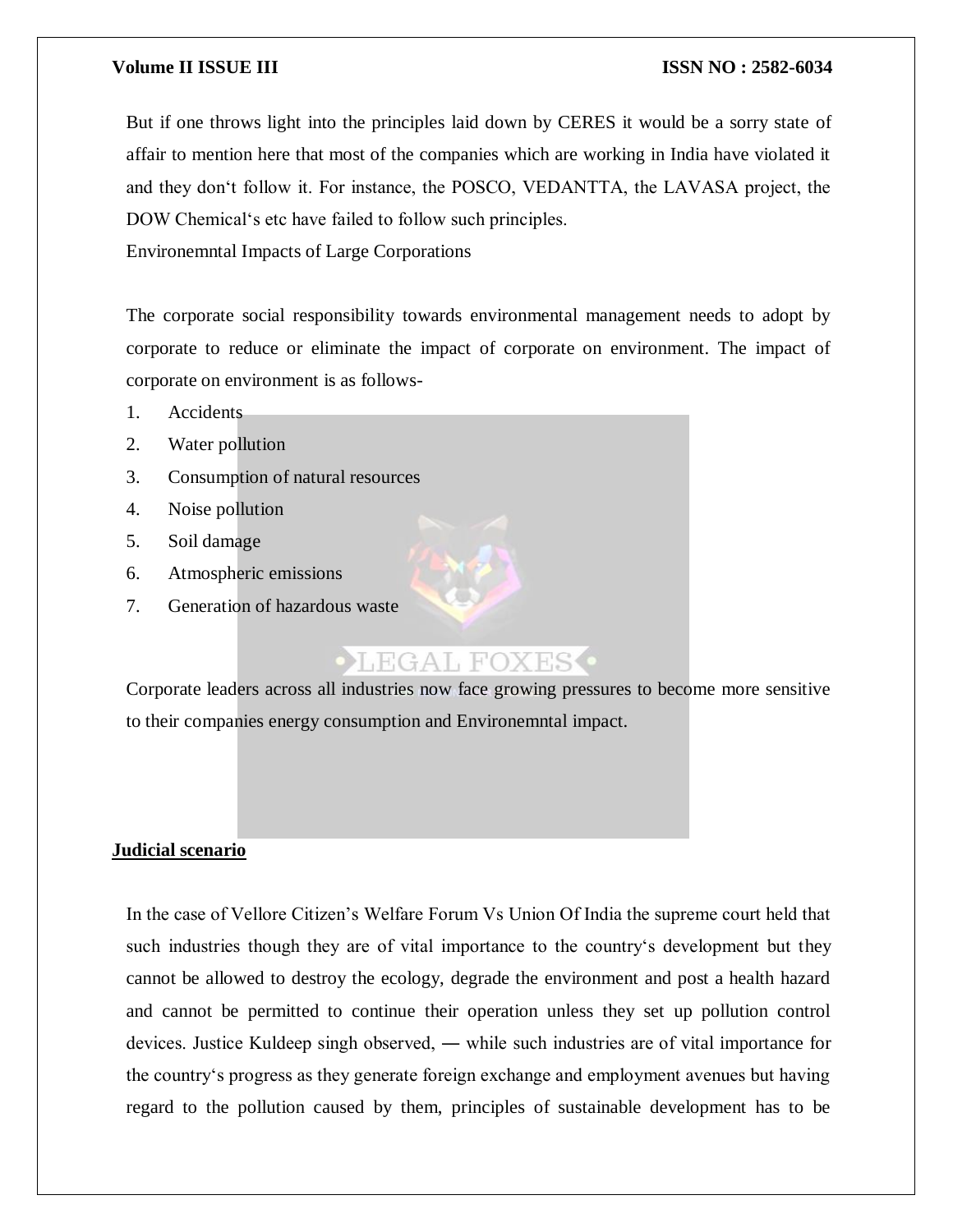adopted as a balancing concept between ecology and development. His lordship further observed , precautionary  $\&$  polluter pays principle" are essential feature of sustainable development and as such the polluter is liable to pay the cost to the individual sufferers as well as the costs of reversing the damaged ecology.

In the case Of Goa Foundation Vs Konkan Railway Corpn. In this case the Bombay High Court observed ― we hope and trust that everyone will realise that providing a railway line is neither a political nor a religious issue but is undertaken for providing basic necessity of cheap and quick mode of transport.



Environmental Management principles are the part of overall management of corporate management which includes organisational structure, planning activities, responsibilities, practices, procedures, processes, and resources for developing, implementing, reviewing the environmental policy. EGAL FOX

Properly designed Environemntal Management principles will provide the guidelines to organisation for its environmental agenda. It helps to ensure that major environmental risks and liabilities are

properly identified, minimised and managed. It helps to see that operations are conducted in compliance with environmental laws. It provides the framework within which an organisation can pattern its environmental management practices. Principle based management system have the flexibility necessary to make changes according to changing conditions.

1. Commitment by top management

It is first step to develop environmental management in the organisations. As a corporate responsibility, it is necessary to top management & individuals to participate in environmental activities, defining individual responsibilities and establishing the appropriate accountability mechanisms.

2. Planning & implementation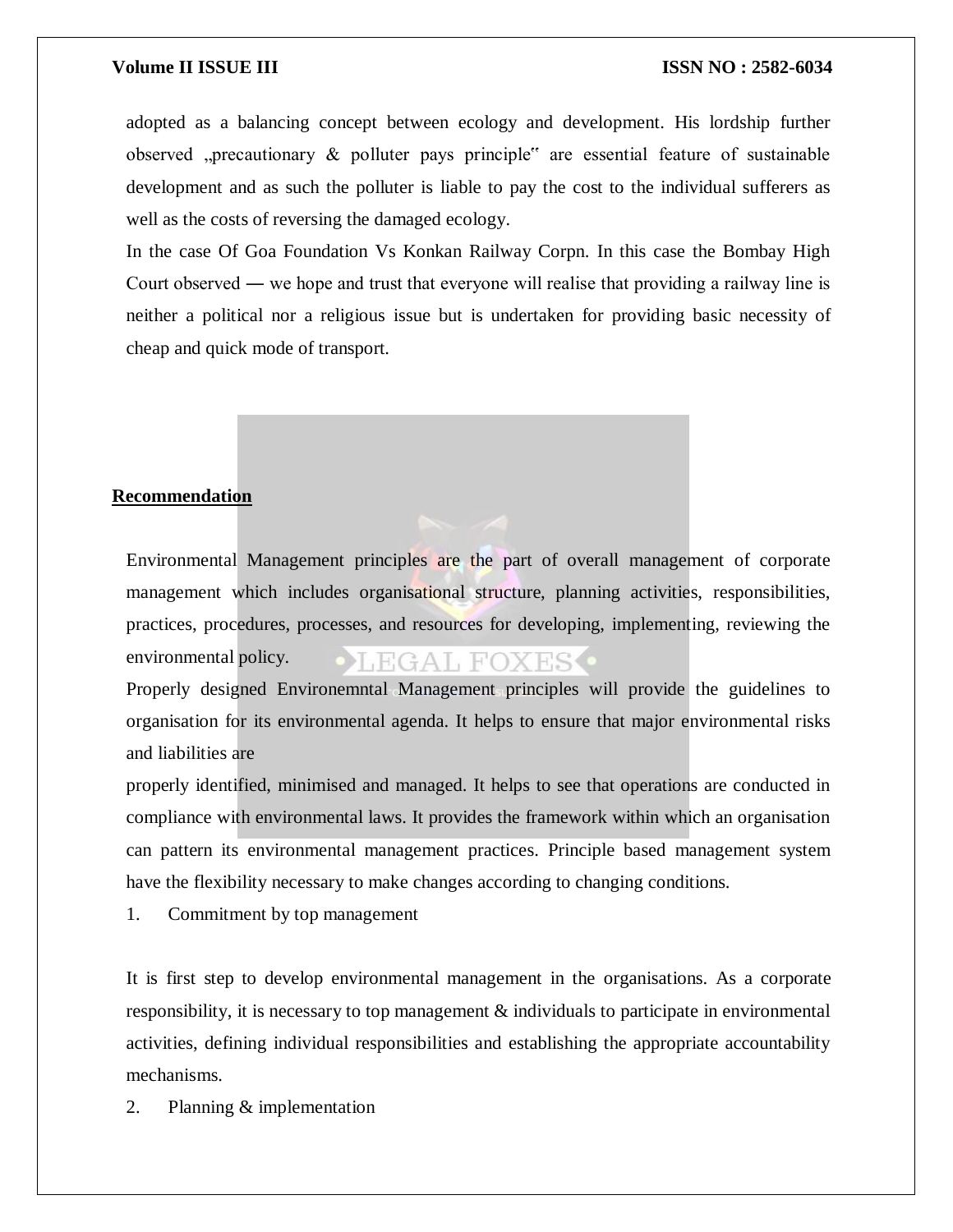An organisation should plan the environmental activities & communicate it to the members of organisation and stakeholders. The planning should include-

a. Identification and Evaluation of environmental Impacts-

The organisation should assess the impact of corporate activities on environment by pollution, consumption of natural resources which affects the environment and try to minimise the same.

Where there are threats of serious or irreversible damage to environment, lack of scientific certainty should not be used as s to environment for postponing cost effective measures to prevent environmental degradation.

Organisations should apply environmentally responsible management practices to hazardous substances used in operations, including biological products, specifically with regard to the acquisition, handling, and storage, safety in use, transportation and disposal of such substances.

b. Environmental Objectives and targets FOXES

According to the Brundtland Report sustainability states that meeting needs of present generations without compromising the needs of future generations'. To implement this principle it is necessary to establish environmental objectives, targets and priorities consistent with their environmental policies.

c. Legal and other compliance-

Organisation should comply with Environmental Impact assessment process & get the clearance certificate before commencement of any activity.

Organisations should seek cost-effective ways of reducing the input of raw materials, toxic substances, energy, water and other resources, and of reducing the generation of waste and noise associated with day-to-day operations.